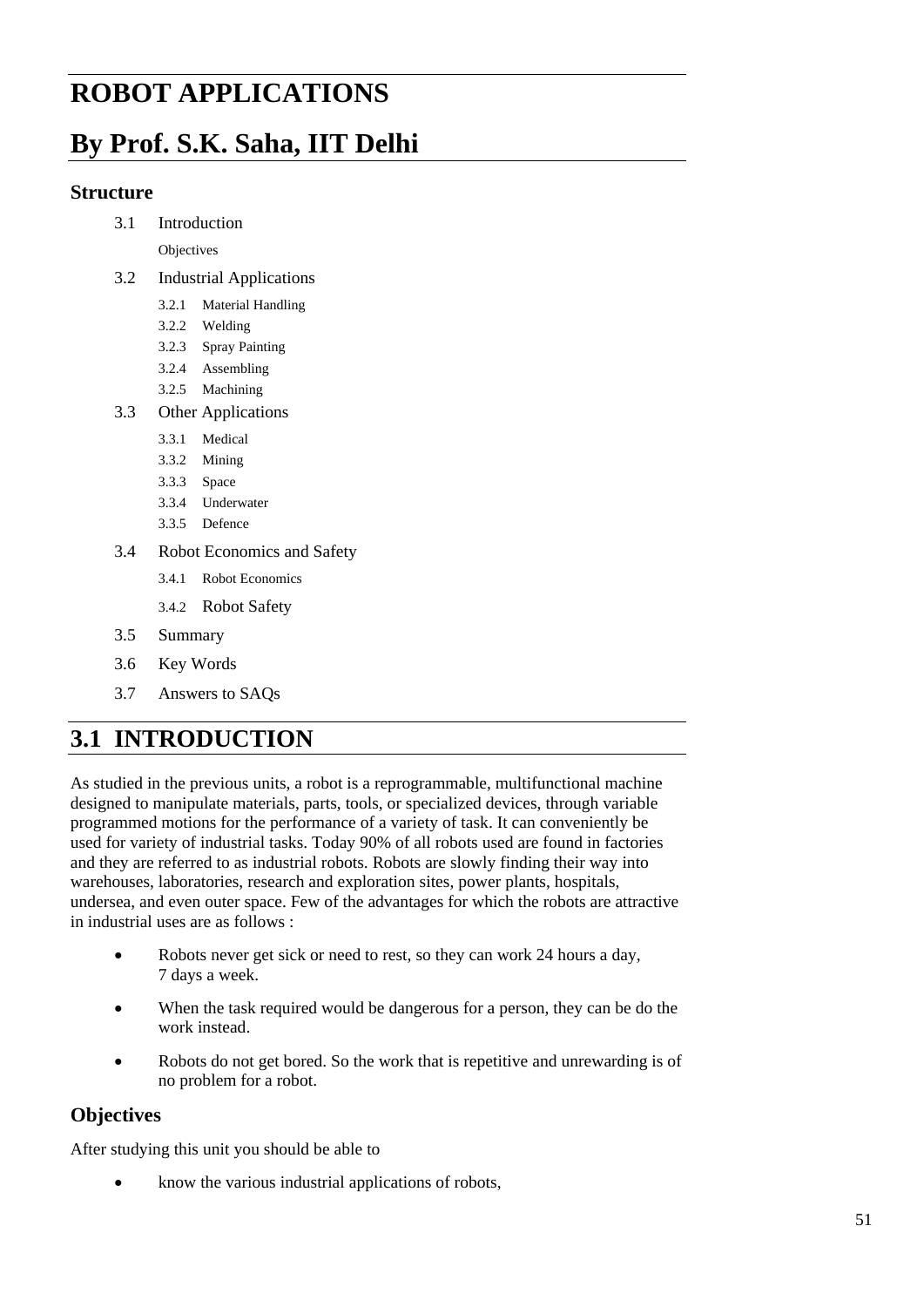- **Application •** various advantages and disadvantages of using robots under a given Application condition,
	- decide whether a particular job is suitable for robots or against it, and
	- what are the economical considerations of using robot, and
	- relevant safety issues.

# **3.2 INDUSTRIAL APPLICATIONS**

There are certain industrial tasks robots do very well like material transfer, machine loading, spot welding, continuous arc welding, spray coating, material removal, cutting operations, assembling operations, part inspection, part sorting, part cleaning, part polishing, and a dozen more specialized tasks. In this section, some of these applications will be elaborated.

# **3.2.1 Material Handling**

During the sixties and the seventies automation has primarily affected the manufacturing process and too control but not the auxiliary functions such as handling, setup, loading, and unloading. The time spent to transfer a workpiece from one station to the next is still high. Up to 95 percent of the time involved in manufacturing a part is composed of transfer and waiting time, and only about 5 percent of the total time is the part in the actual processing time. Whereas the processing time has been reduced considerably by automation, much less progress has been made in handling and loading. The fully automatic systems that were developed for mass production (e.g., transfer lines in the automobile industry) are rigid (hard automation) and not suitable for batch production (in the order of 50 to 100,000 parts annually). A more flexible automation technology which takes into account frequent changes in production is needed for this category of industrial production, which accounts for about 75 percent of the manufactured parts. Hence, with the development of industrial robots a new solution is offered to the handling and machine tool loading of small and medium series of parts. Actually, loading and unloading machine tools are the major applications of robots. Robots are utilised to load and unload machine tools in two basic configurations :

- (a) a robot tending a single machine, and
- (b) a robot serving several machines.

The first configuration is applied when typical machining times per part are short, and second system, when a chain of operations must be executed to complete a part. This category includes a wide variety of applications. The items being handled by robots may weigh anything from a few grams to some tonnes. Obviously the type of robot applied will also vary considerably, from lightweight non-servo-controlled pneumatic robots, through medium sized electric types, to massive hydraulic manipulators. For many applications the cylindrical, polar and articulated types are equally suitable, and for some light duty work in restricted areas rectangular types may be used. For material handling applications point to point control is necessary. The controller should be able to store a large number of points and have the facility to easily program horizontal and vertical increments. Thus, by defining only the start point the robot arm can be programmed to pick or place components at equal steps along the *X*, *Y* and *Z* axes by simply defining the length, direction and number of steps.

# **3.2.2 Welding**

Welding is a manufacturing process in which two pieces of metal are joined usually by heating and fusing. The welding operations performed by robots are thermal processes in which the metals are joined by melting or fusing their contacting surfaces. These processes can be grouped under two classes, by namely, where no filler material is added to the joint interface, and in which a filler material of the same type as the parent metal is added. Accordingly, there are two types of welding operations performed by the robots :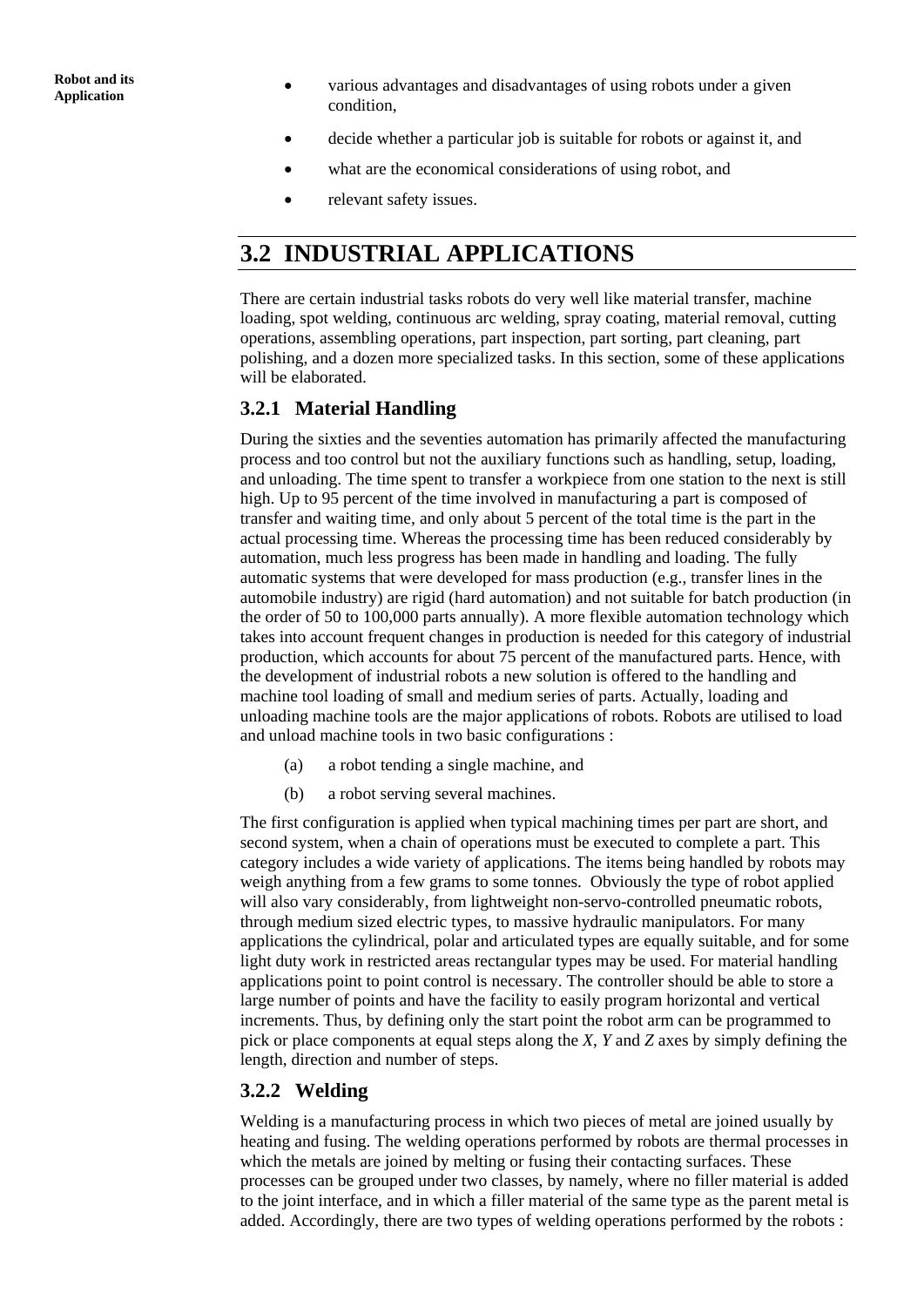**Applications** spot welding and arc welding. Spot welding falls in the first category which the two pieces of metal are joined only *at certain points*. The required heat is generated by the passage of an electric current through the metals at the point where they are to be joined. Spot welding is frequently used in the automative industry to join thin sheet metals. Arc welding falls in the second category in which the two metals are joined *along a continuous path*. The required heat is provided by an electric arc generated between the electrode and the metals. Arc welding is needed, for example, in sealing a container against leakage. Each of these welding operations requires a different type of equipment and a different control system for the robot arm.

#### **Spot-welding Robots**

A spot-welding robot has to carry the welding gun, which consists of the electrodes, the cables which are required to conduct the high current, and sometimes a water-cooling system for the electrodes. The welding gun is relatively heavy (10 to 80 kg), and many DC motor driven robots cannot handle such heavy loads. Therefore, most of the spot-welding robots are hydraulically powered. The control system for spot-welding robots is of a point to point (PTP) type. The desired positional accuracy is usually not high, and a positional repeatability of  $\pm$  1 mm is sufficient. This repeatability is much better than that obtained by human welders. Further, the operation of robotised spot welding is very fast. When the distance between spot welds is 25-50 mm, several spot welds can be made per second – faster than human welders. Positioning of the welds is more accurate, resulting in more uniform quality.

Spot-welding generates sparks which might be detected by the robot controller as feedback pulses. Therefore, robots operating in a spot-welding environment may require isolation transformers or special screening and filtering devices for their controllers to protect them from the electrical noise and ensure reliable positioning. Another special feature is an arm that enclosed and thereby protects the cables from sparks. Spot-welding robots are used in fabrication of structural metal products, domestic appliances, metal furniture, containers which do not require liquid-tight joints, etc. However, nowhere have spot-welding robots affected industry operation more than in car body assembly. The first spot-welding robots were installed in 1969 at a General Motors plant for welding car bodies. Since then spot-welding robots have proved to be very profitable. Moreover, parts of the robots can be suspended from the ceiling, which saves expensive floor space. Several robots can operate simultaneously on the same car body, which increases the efficiency of the assembly line. Better efficiency is also obtained by specifying fewer welds for robot welding than with human welders. A human operator might miss a weld or make it in an incorrect location, and therefore many times extra welds are added at the design stage. With robot operation the work is consistent and all the welds are placed in the right location and therefore the required body strength can be achieved by specifying fewer welds.

A typical assembly line produces between 50 to 90 cars per hour, and the work is performed while the car bodies are continuously moving on conveyors, which means that the weld locations specified by the task programs should be synchronised with the velocity of the assembly line. Since the velocity of the assembly line is constant, the positional compensation is inserted off line into the task programs, and consequently those programs are appropriate only for one specific line velocity.

#### **Arc Welding Robots**

While most robotic arc welding uses a consumable wire electrode (i.e., in MIG welding) with an automatic wire feeder, welding with non-consumable tungsten electrodes with shielding gas (i.e., in TIG welding) is also in use.

In arc welding the robot uses the welding gun as a tool. The mechanism is demonstrated in Figure 3.1. The consumable electrode, which provides the filler material, is in the form of a wire (coiled on a drum) of the same composition as the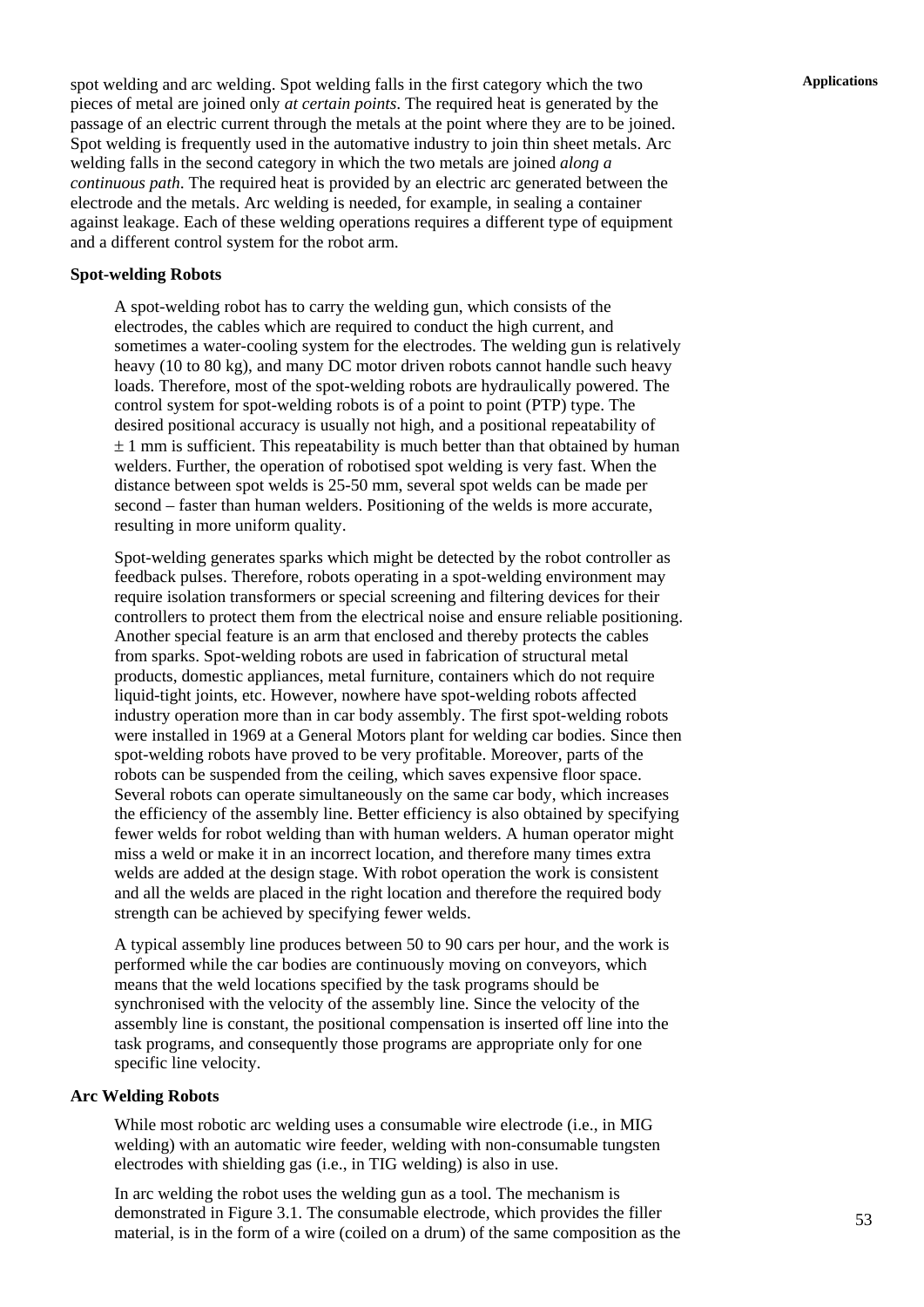**Robot and its**<br>**Application material to be welded.** Wire diameters of 0.8 to 4.8 mm are commonly used. The Application wire is automatically fed by a motor with adjustable speed at a preset rate that is determined by the arc voltage. The wire feed increases with an increase in the voltage applied between the work and the electrode. This voltage can be monitored and used to maintain a constant arc length by varying the speed of the motor which feeds the wire. In order to keep the electrode cooler and permit higher currents to be used, the shielding gas flows in a tube along the electrode. The tube is terminated in a nozzle at the end of the gun from which the gas flows into the arc region. Welding robotic systems sometimes use water-cooler guns.



**Figure 3.1 : Insert Gas Shielded Arc Welding with a Continuous Wire Fed as Electrode** 

The weight of the welding gun is usually not heavy (unless the water-cooled type is used) and therefore DC servomotor-driven robots are typically used in arc welding, although hydraulically drive robot are also sometimes used. Welding speeds range from about 10 to over 120 in/min (0.25 to 3 m/min). The welding current usually ranges between 100 and 300 A, but with the larger electrodes the current may be as high as 1200 A, resulting in a very deep penetration of the weld. The control of both the rate at which the wire electrodes is fed and the welding cycle (i.e., the time during which the inert gas flows) are performed by the standard welding equipment. The task of the robot is to lead the welding gun along the programmed trajectory. The control system for robots in arc welding is usually of a continuous path (CP) type. Nevertheless, PTP control systems are also used. In point to point (PTP) programming the required trajectory is divided into a large number of small (e.g., 1 cm) and equal segments. In all cases the control computer of the robot is interfaced with the control unit of the welding equipment in order to synchronise the start and termination of the robot motions with the cycle of the welding equipment.

### **3.2.3 Spray Painting**

The unhealthy and unpleasant environment of the painting booth in industry made this process an ideal candidate for the application of robots. The solvent materials that are used in spray painting are toxic, and therefore the operators must be protected by masks and be provided with fresh-air ventilation. The painting area must be dust-free and temperature-controlled, and consequently the painting booth is small in size and inconvenient for the operators. Furthermore, the noise arising from the air discharge through the painting nozzles can cause irreversible damage to the ears. For all these reasons, spray painting became one of the first applications of robots. The requirement for robots in spray painting are different from those of other robot applications, and therefore many robot manufacturers offer a robot dedicated to this one application. The spray painting robots are of CP capability and have the following characteristics :

- (a) high level of manipulator dexterity,
- (b) large working volume for small-base manipulator,
- (c) compact writs,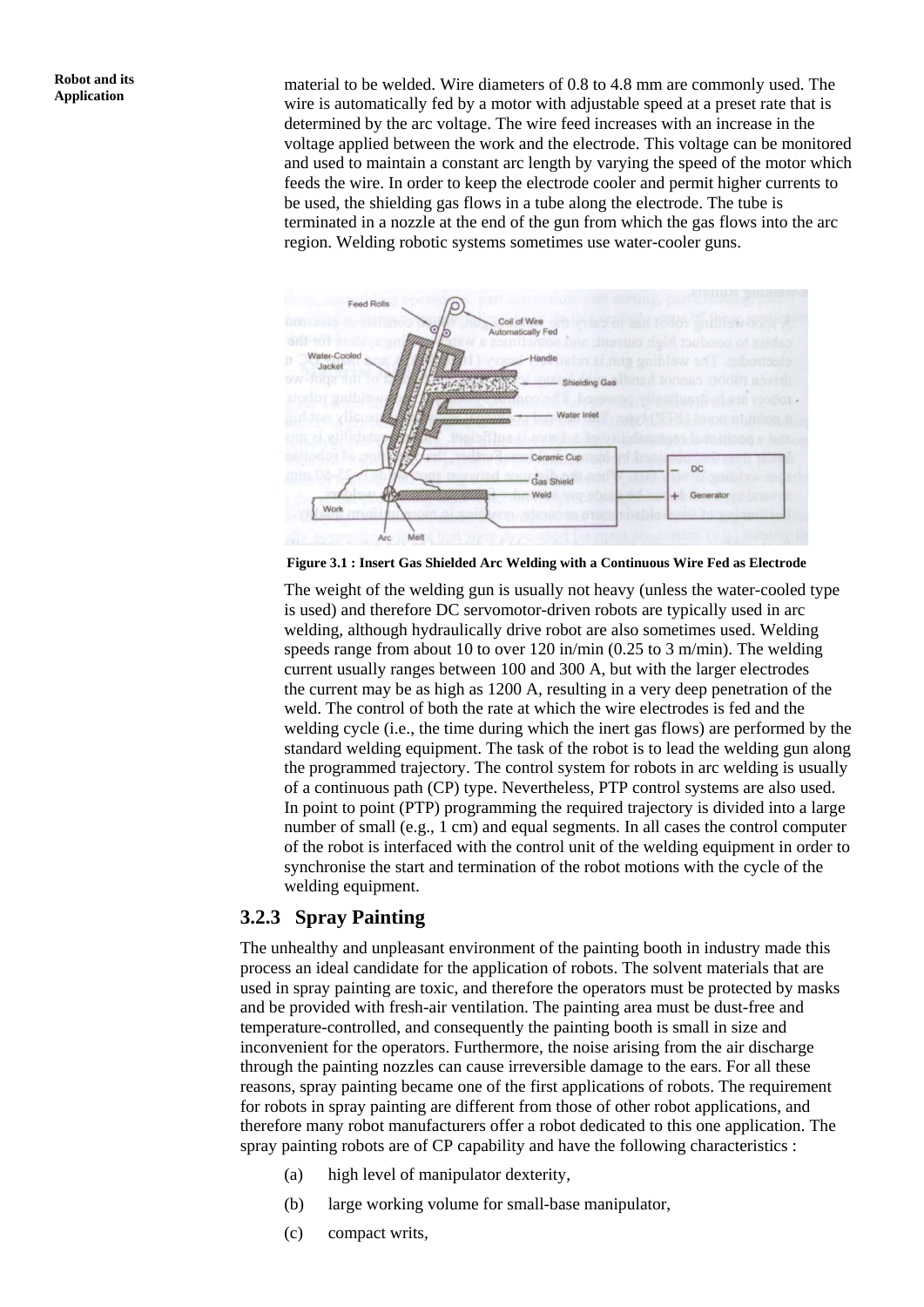- **Applications** (d) small payload, and
- (e) low accuracy and repeatability.

The painting robot must be able to carry any type of spray gun. Spray guns, however, are light in weight and therefore painting robots are designed for small payloads (e.g., 1 kg).

Finally, the requirements for repeatability and resolution are the least severe in painting robots. The exact location of end points is not critical, and in many jobs can be even outside the painted surface. Therefore, a repeatability of 2 mm throughout the working volume is regarded as sufficient for spray-painting robots.

# **3.2.4 Assembling**

Assembling with industrial robots are mainly used for small products such as electrical switches and small motors. Robotised assembly systems are programmable and therefore provided a cost-effective solution for the assembly of small batch sizes and for batches containing different products. Although industrial robots require the same fixtures, feeders, and other equipment for positioning the parts as conventional assembly machines, simpler workpiece feeder and fixtures may be used because of robots' programmability feature. Furthermore, tactile or optical sensors may be added to the assembly robot to tackle more complex assembly tasks. Some assembly tasks require the participation of more than one robot. In order to reduce the cost per arm, there are systems in which several cartesian arms can use the same base and share the same controller. Assembly robots can be designed in any coordinate system, cartesian, cylindrical, spherical, or articulated. However, many tasks require only vertical assembly motions, such as the assembly of printed circuit boards. For these applications the foursix robot shown in Figure 3.2 can be adequate. Its arm has two articulated motions, and the wrist has two axes of motion : a linear vertical displacement and a roll movement. This robot can pick up parts located on the horizontal plane, bring them to the assembly location, orient them with the roll motion of the wrist, and finally insert them in a vertical motion.



**Figure 3.2 : SCARA-type Robot for Assembly in the Vertical Direction** 

This class of robot is known as the *selective-compliance-assembly robot-arm* (SCARA) type robot, and was developed in Japan.

# **3.2.4 Machining**

There are five basic types of machine tools to perform machining : drilling machine, lathe or turning machine, milling machine, shaper, and grinder. Out of all these machining operations, only drilling is being successfully done with robots, and mainly in the aircraft industry. Another application related to machining which is performed by robots is deburring metal parts. Most metal parts made by machining operations (either by machine tools or by mass production machines) contain burrs, that is, rough edges or ridges left on the machined surfaces. The removal of these burrs can be done by robots.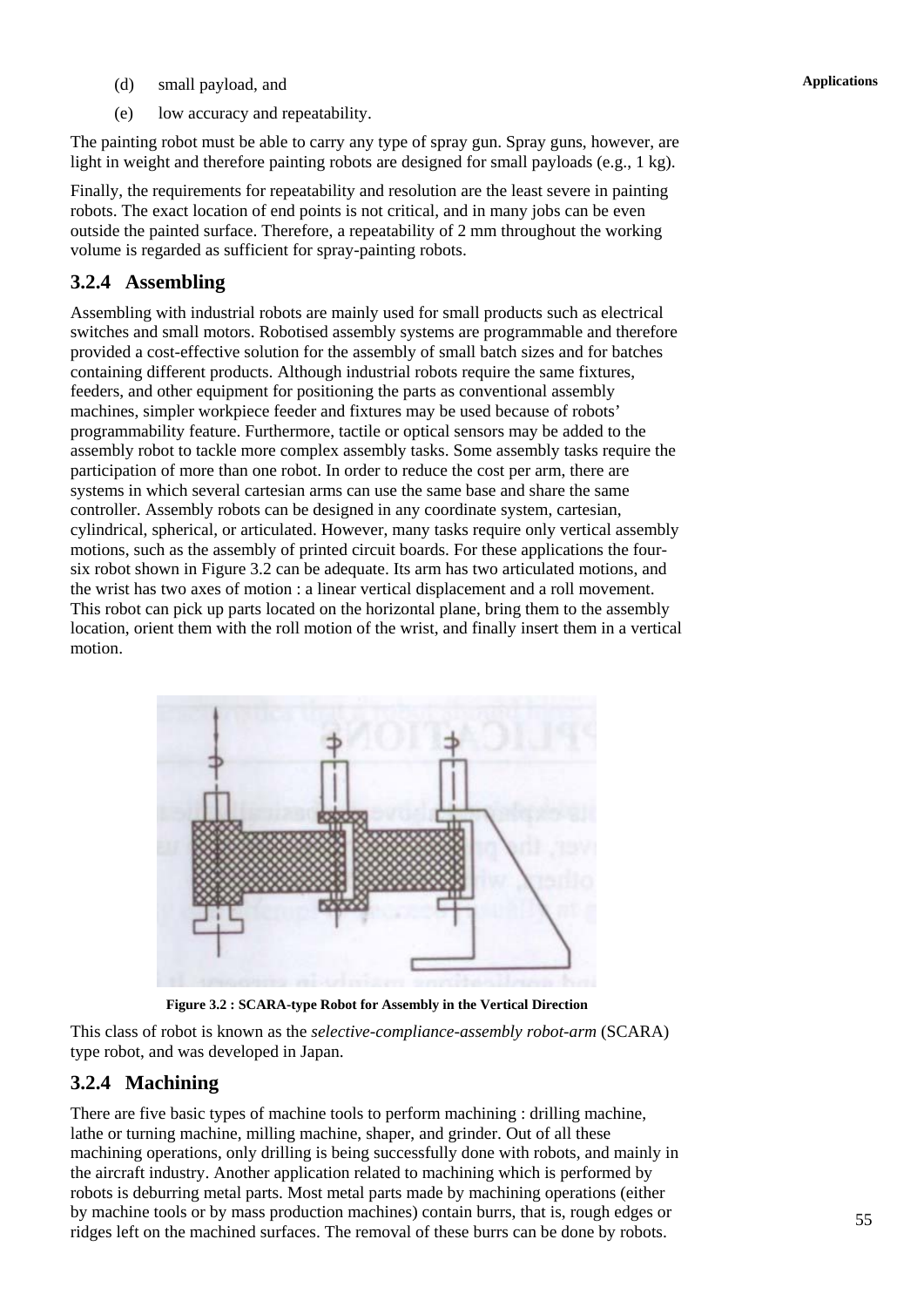#### **Robot and its Application Drilling**

Robots can replace the manual operators if the template hole is provided with a chamfered guide. The gripper of the robot holds a portable pneumatic drill and guides from hole to hole. At each hole, a fixed drill cycle is performed, and then the robot moves the drill to the next hole. Programming the robot to perform the task is quite simple. Since drilling is PTP operation, the manual teaching method is appropriate. The programming and control methods are much more complicated when CP machining operations

(e.g. deburring) are applied.

#### **Deburring**

Burrs are generated almost always when machining is performed on metal parts. Burrs are generated between a machined surface and a raw surface, or at the intersection between two machined surfaces. The removal of these burrs is an expensive operation. Most deburring is performed manually by workers equipped with appropriate tools. By closely following the manual method, the industrial robot can solve most deburring problems.

There are two basic way to perform robotised deburring. If the part is relatively lightweight, it can be picked up by the robot and brought to the dubrring tool. If the part is heavy, then the robot holds the tool. The support of the tool is very important, whether it is held by the robot or mounted on the work table. In both cases the relative motion between the tool and the part is of a CP type with high repeatability (approximately 0.2 mm) and highly controlled speed. Therefore, deburring is one of the most difficult tasks for robots.

### **SAQ 1**

- (a) In what type of welding robots are used?
- (b) What are the characteristics of spray painting robots?

# **3.3 OTHER APPLICATIONS**

The applications of robots explained above are basically the tasks previously performed by human beings. However, the present day robots are also used in medical surgery, space explorations, and others, which are explained next.

# **3.3.1 Medical**

Medical robots have found applications mainly in surgery. It is a highly interactive process and many surgical decisions are made in the operating room. The goal of surgical robots is not to replace the surgeon with a robot, but to provide the surgeon with a new set of very versatile tools that extend his or her ability to treat patients. Hence, medical robotic systems are *surgical assistants* that work cooperatively with surgeons. A special subclass of these systems is often used for remote surgery. Currently, there are two main varieties of surgical assistant robot are available. The first variety, *surgeon extender*, is controlled directly by the surgeons. They augment or supplement the surgeon's ability to manipulate surgical instruments during surgery. The promise of these systems is that they can give even average surgeons superhuman capabilities such as elimination of hand tremor or ability to perform dexterous operations inside the patient's body, etc. As a result, casualty rates are reduced, and operative times are shortened. The second variety, *auxiliary surgical support*, generally works side-by-side with the surgeon and perform such functions as endoscope holding or retraction. These systems typically provide one or more direct control interfaces such as joysticks, head trackers, voice control, or the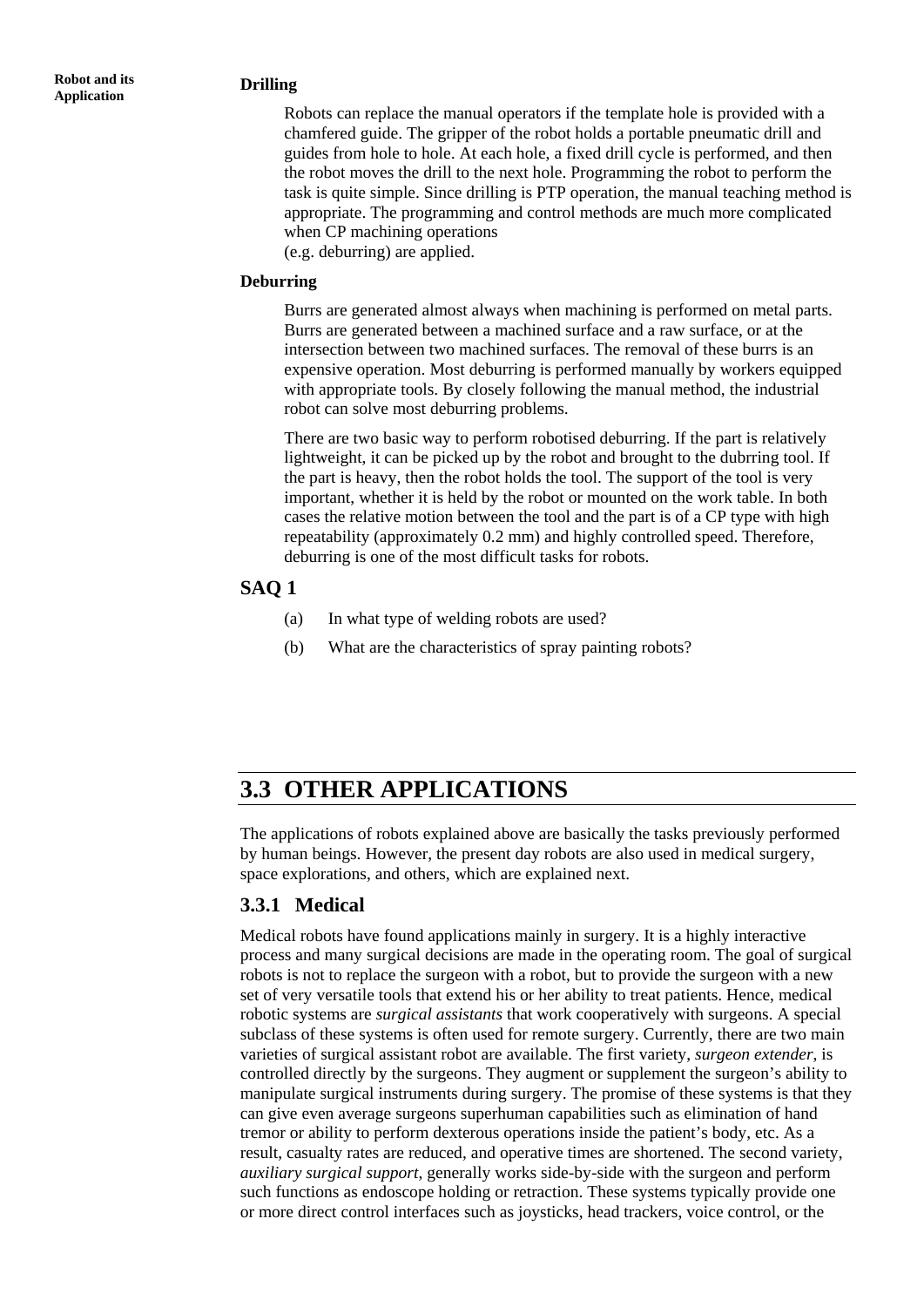**Applications** like. However, the surgeon should be attentive during their use, e.g., while using robot vision to keep the endoscope aimed at an anatomic target.

Note that initial surgical robotic systems in the 1980s employed general-purpose industrial manipulators, either directly or with minor modifications. Industrial robots are still being used today as research and validation tools where immediate clinical use is not contemplated or specialised kinematic design is not essential. Surgical robots must be compatible with the operating theatre. The robot must have sufficient strength, accuracy, and dexterity for its intended use. It must be placed where it can work on the patient while also allowing access by clinical staff. Usually, this is done by mounting the robot to the operating table or placing it on the floor beside the patient. However, ceiling mounts and attachment to the patient are occasionally used.

# **3.3.2 Mining**

In order to enhance productivity, access unworkable mineral seams, and reduce human exposure to the inhospitable environment of dust, noise, gas, water, moving equipment and robots are used. In coal mining room-and-pillar mining is accomplished by repetition of a well-defined cycle of cutting coal, removing coal, and supporting the roof. When a robot is used the ability to maneuver it in highly constrained corridor-like environments, and to accurately cutting coal is required. Data from the laser range scanner can be used to model the environment and to compute the position of the robot.

# **3.3.3 Space**

Explorations of the planets, moons and other near bodies in space are a clear goal for the international space science community. A robotic approach to explore these bodies has the benefit of being able to achieve many of the things a human could do but at lower cost without endangering human life. To be effective, such robotic systems must be versatile and robust with cost reduction becoming increasingly important. There are a variety of tasks that the robots can do in space including space manipulation (servicing equipment in space), surface mobility (planetary exploration), and robotic colonies (outposts that are either self-sustaining, or preparatory for human colonies). In addition, robots may perform scientific experiments that include sample and return of planetary atmosphere or terrain, manipulating the environment (moving rocks, drilling, etc.), testing the composition of the atmosphere and other tests using arbitrary scientific equipment. There are three characteristics that a robot should have for space missions :

#### **Compactness and Lightness**

The cost of sending robot into space is directly correlated to its size and weight.

#### **Robustness**

Missions often have only one attempt to succeed (usually at great cost).

#### **Versatility and Adaptability**

In exploration where the environments are inherently unknown, adaptability must be high to increases the chance of success.

# **3.3.4 Underwater**

Underwater applications of robots involve prospecting for minerals on the floor of the ocean (e.g., nodules of manganese), salvaging of sunken vessels, and the repair of ships either at sea or in dry dock. In the latter case, a prototype version of a mobile robot that is used to clean barnacles from the sides of ships has been built and tested in France by a ship-building company. This rather remarkable tripod is capable of moving in either air (i.e., above the waterline) or in water. It grips the ships sides with both vacuum and magnetic feet, a technique that has proven to be reliable. The scrubbing action is produced by a rotating brush mounted on the end of a rotary axis arm.

# **3.3.5 Defence**

The defence people, namely, the air force and navy, are both interested in mobile fire fighters. These devices would be equipped with infrared sensors and could react more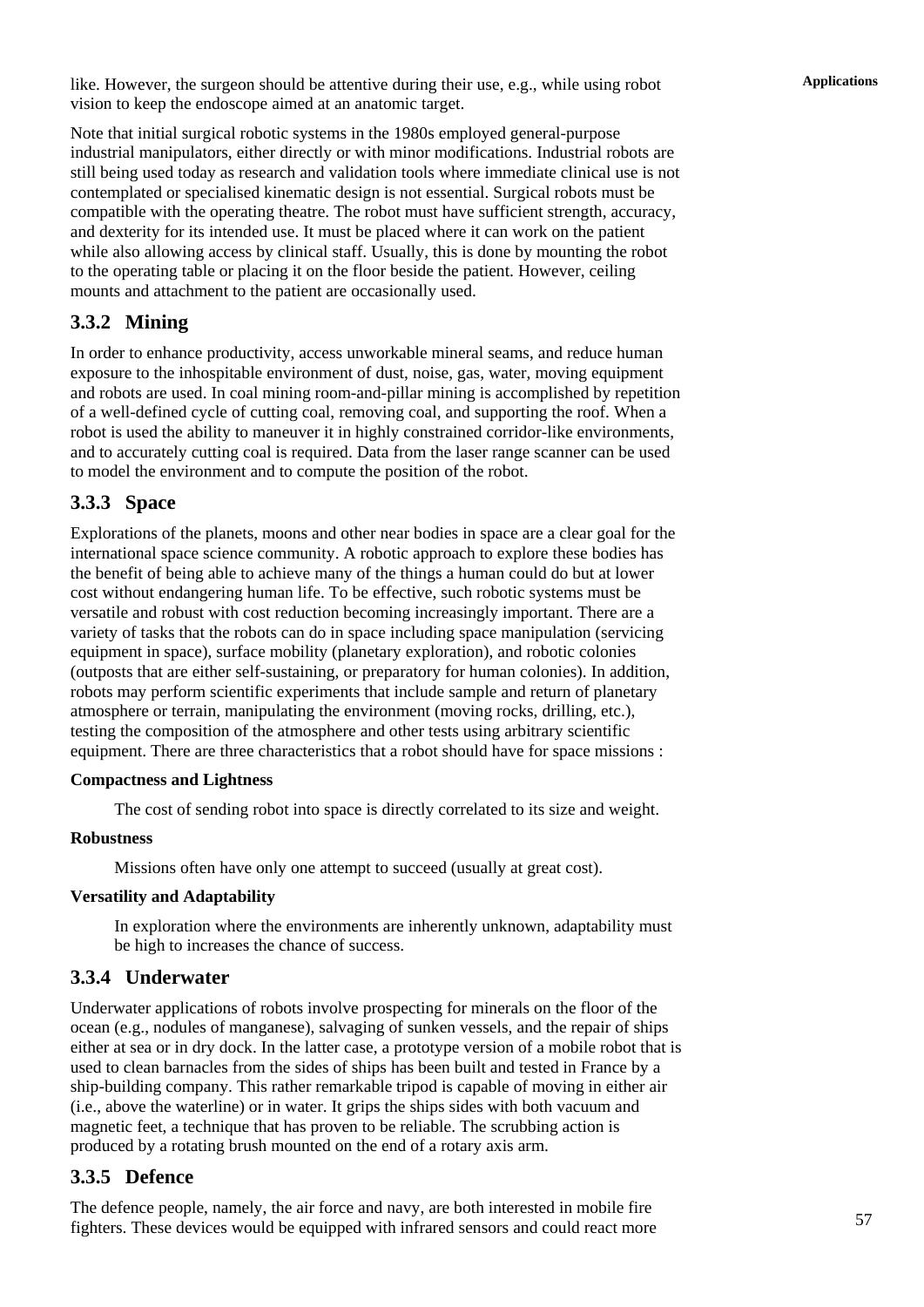**Robot and its** quickly than people in an emergency and in extremely hazardous situations. Other Application defence applications of robots will be on the battlefield itself. Although it is not inconceivable that robots might someday be used to fight other robots, more realistic short-term applications from the defence's point of view would be in the areas of surveillance (e.g., guard and sentry duty), mine sweeping, and artillery-loading devices.

> The application of robots for surveillance and guard duty can be in power generating plants, oil refineries, and other large civilian facilities that are potential targets of the terrorist groups. The robots for these applications would probably be mobile (running on wheels, treads, or tracks), equipped with some form of vision system and other types of sensors (e.g., infrared), and even have defensive and/or offensive capability. In fact, several police forces (e.g., those in New York City and in London) have already employed prototypes of this class of robots for bomb disposal.

# **3.4 ROBOT ECONOMICS AND SAFETY**

In this section, economics and safety issues associated with robot usages are explained.

# **3.4.1 Robot Economics**

The success of any commercial undertaking has to be measured in terms of financial performance. The most brilliant technical innovation is a failure if it results in money lost by the entrepreneur or his shareholders. Robots are no exception to this rule. No matter what the social benefits are, no matter how clever the technology, no matter how pretty the robot is to watch, every proposed investment in robotics has to pass the test of a critical financial appraisal. The following headings provide a framework for management to analyse the costs and benefits of the robotics installation.

### **Purchase Price of the Robot**

The purchase price of a robot is highly variable, particularly, if one definition of robot includes simple pick and place devices with few articulations. The range might extend from Rs. 10 lakhs to Rs. 50 lakhs depending upon the number of articulations, operating area, weight handling capacity and control sophistication. Generally speaking the higher priced robots are capable of more demanding jobs and their control sophistication assures that they can be adapted to new jobs when original assignments are completed. So the more expensive and more sophisticated robot will normally require less special tooling and lower installation cost.

#### **Special Tooling**

Special tooling for a robot may include an indexing conveyor, weld guns, transformers, clamps and a supervisory computer for a complex task of robots, e.g., in the spot welding of car bodies. For assembly automation, the special parts may cost well in excess of the robot equipment costs.

#### **Installation**

Installation cost is sometimes charged fully to a robot project, but is often carried as overhead because plant layout changes. As a model change there are usually installation costs to be absorbed even if equipment is to be manually operated. There is no logic to penalising the robot installation for any more than a differential cost which is inherent in the robotising process.

#### **Maintenance and Periodic Overhaul**

To keep a robot functioning properly, there is a need for regular maintenance, a periodic need for more sweeping overhaul and a random need to correct unscheduled downtime incidents. A rule of thumb for well-designed production equipment operated for two shifts continually is a total annual cost of 10% of the purchase price. This has been borne out for thousands of Unimates many of which have enjoyed several overhauls whilst accumulating as much as 10,000 hours of field usage each. There is variability, of course, depending upon the demands of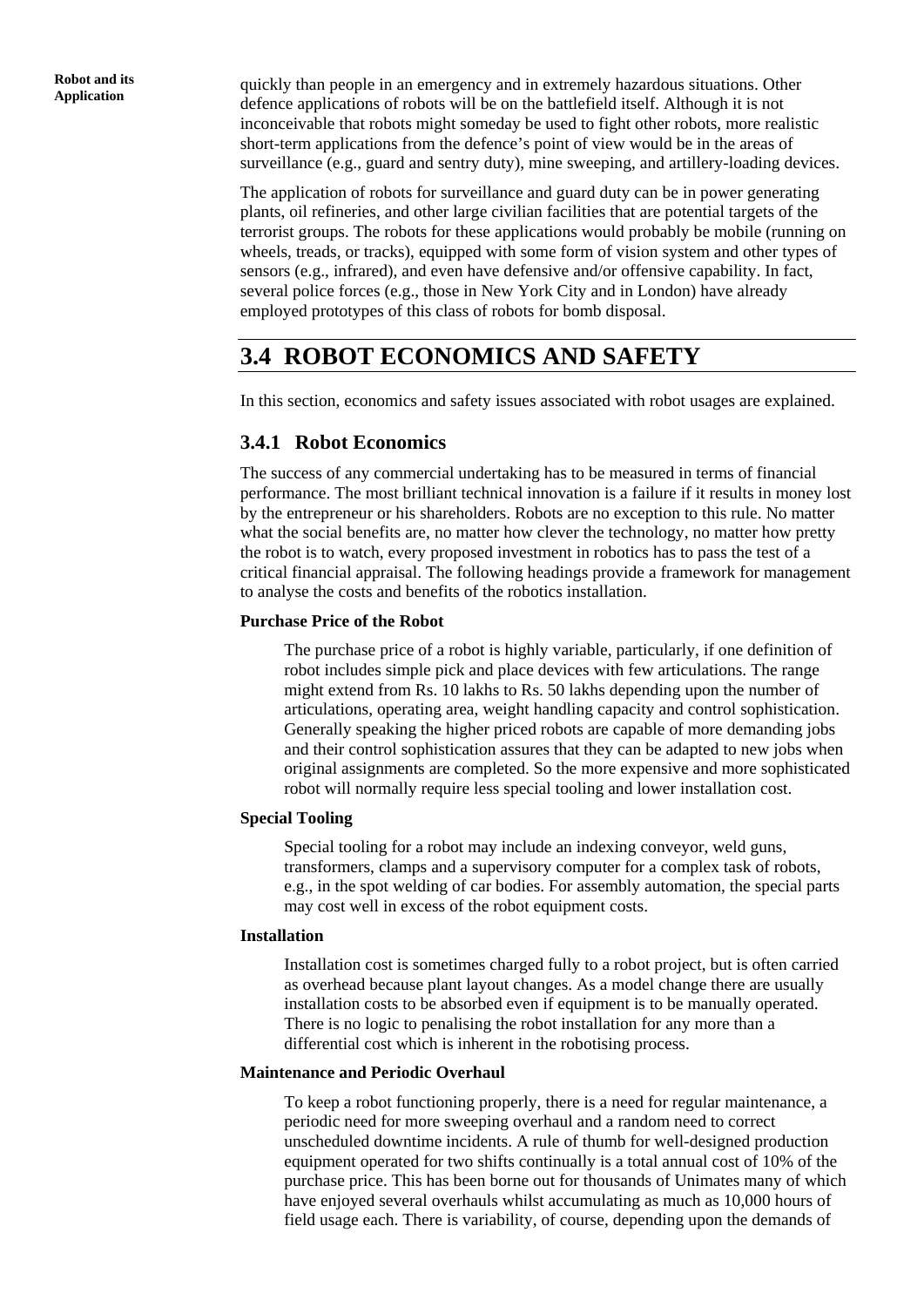#### **Operating Power**

Operating power is easily calculated as the product of average power drain and the hours worked. Even with increasing energy costs, this is not a major robot cost.

#### **Finance**

In some cost justification formulae one takes into account the current cost of money. In others one uses an expected return on investment to establish economic viability.

### **Depreciation**

Robots, like any other equipment will exhibit a useful life and it is ordinary practice to depreciate the investment over this useful life. Since a robot tends to be general purpose equipment, there is ample evidence that an 8 to 10 year life running multi-shift is a conservative treatment.

The following observations are also made on potential benefits.

### **Increased Productivity**

The prime issue in justifying a robot is increased productivity. Industries are interested in shielding workers from hazardous working conditions, but the key motivator is the increased productivity by introducing a robot that can operate for more than one shift continuously and thereby multiply the production rate.

#### **Quality Improvement**

If a job is in a hazardous environment, or is physically demanding, or is simply mind-numbing, there is a good chance that product quality will suffer according to the mood of a human worker. A robot may well be more consistent on the job and therefore it may produce a higher quality output.

#### **Increase in Throughput**

Higher quality naturally means more net output when robot woks fast enough to just match a human workers' output. However, there often are circumstances where a robot can work faster to increase gross output as well. The increased throughput is valuable in its own right.

# **3.4.2 Robot Safety**

It is said that robots take over the hazardous jobs, but at the same time new risks are involved. One thing that must be kept in mind is that a robot is a type of automatic machine – a very sophisticated one, but a machine nevertheless. It has to be treated with respect like any other piece of equipment. Accidents involving robots can happen just as with other machinery. The robot workplace must be watched to prevent operators from hurting themselves through carelessness, exactly as it is done with other automated machines. Robots, however, may need more attention, since their workspace is much larger than the occupied floor space, and people may not be aware of the danger of the moving manipulator. Some of the possible ways the accidents can happen are as follows :

- (a) The arm of a robot suddenly shot up as the oil-pressure source was cut off after the robot ended work.
- (b) A robot made a motion that was not part of its program.
- (c) A robot started moving as soon as its power source was switched on, although its interlock conditions were still not ready.
- (d) When operating alone, a robot destroyed the work it was to weld because of a mistake in program instruction.
- (e) During hot summer weather, the arm of a robot sprang up, although it had otherwise been working normally.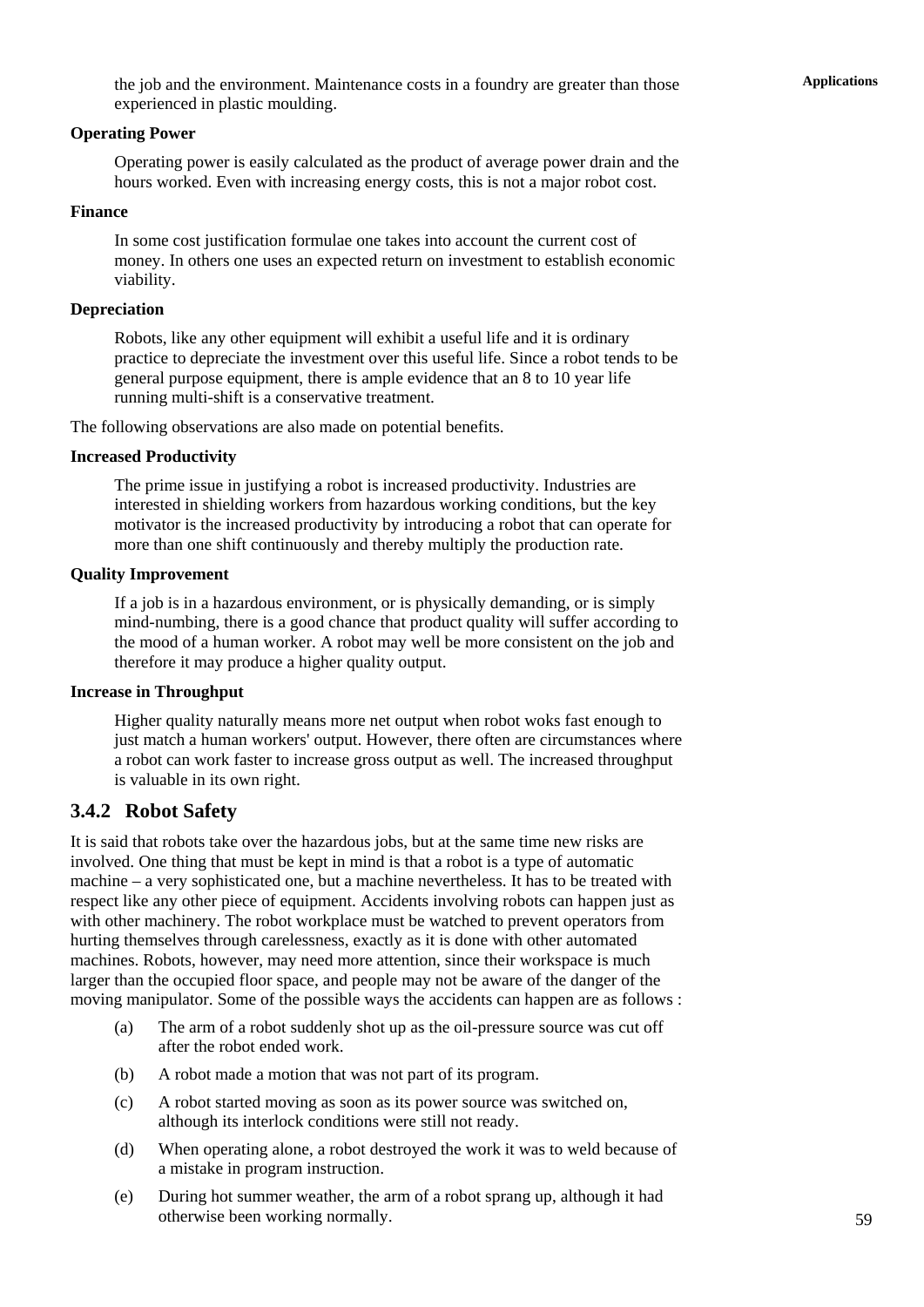**Application** The most common causes of malfunctions are reported to be electrical noise, oil-pressure valve troubles, encoder-related problems, electronic malfunctions, and mistakes by human workers. Safety measures for using robots must be imposed for the following reasons :

- (a) For programming, humans must enter the workspace of robots.
- (b) Monitoring, tool changing, inspection, and other operations involving robots or their peripheral equipment are still done by humans.
- (c) To correct problems with peripheral equipment, it is necessary to enter the workspace of robots.
- (d) Since each robot installation is different, each presents unique application problems.
- (e) In programmed or accidental halt, the operator might enter the workspace to inspect the work or investigate the trouble.

To take care of the issues arising out of the above reasons, the following three aspects must be looked into :

- (a) the design of a reliable control system to prevent malfunctions,
- (b) the design of the workstation layout, and
- (c) training of plant personnel (programmers, operators, and maintenance staff).

While the first aspect depends on the robot manufacturer, the other two must be taken care of in the plant itself. The following guidelines can help to remove hazardous situations to robot personnel, factory workers, visitors, and to the robot itself :

- (a) The robot working area should be closed by permanent barriers (e.g., fences, rolls, and chains) to prevent people from entering the area while the robot is working. The robot's each envelope diagram should be used in planning the barriers. The advantage of fence-type barrier is that is also capable of stopping a part which might be released by robot's gripper while in motion.
- (b) Access gates to the closed working area of the robot should be interlocked with the robot control. Once such a gate is opened, it automatically shuts down the robot system.
- (c) An illuminated working sign, stating "robot at work," should be automatically turned on when the robot is switched on. This lighted sign warns visitors not to enter into the closed area when the robot is switched no, even if it does not move.
- (d) Emergency stop buttons must be provided in easily accessible locations as well as on the robot's teach box and control console. Hitting the emergency button stops power to the motors and causes the brakes on each joint to be applied.
- (e) Pressure-sensitive pads can be put on the floor around the robot that, when stepped on, turn the robot controller off.
- (f) Emphasise safety practices during robot maintenance. In addition, the arm can be blocked up on a specially built holding device before any service work is started.
- (g) Great care must be taken during programming with the manual reaching mode. The reach box must be designed so that the robot can move as long as a switch is pressed by the operator's finger. Removing the finger must cease all robot motions.
- (h) The robot's electrical and hydraulic installation should meet proper standards. This includes efficient grounding of the robot body. Electric cables must be located where they cannot be damaged by the movements of the robot. This is especially important when the robot carries electrical tools such as a spot-welding gun.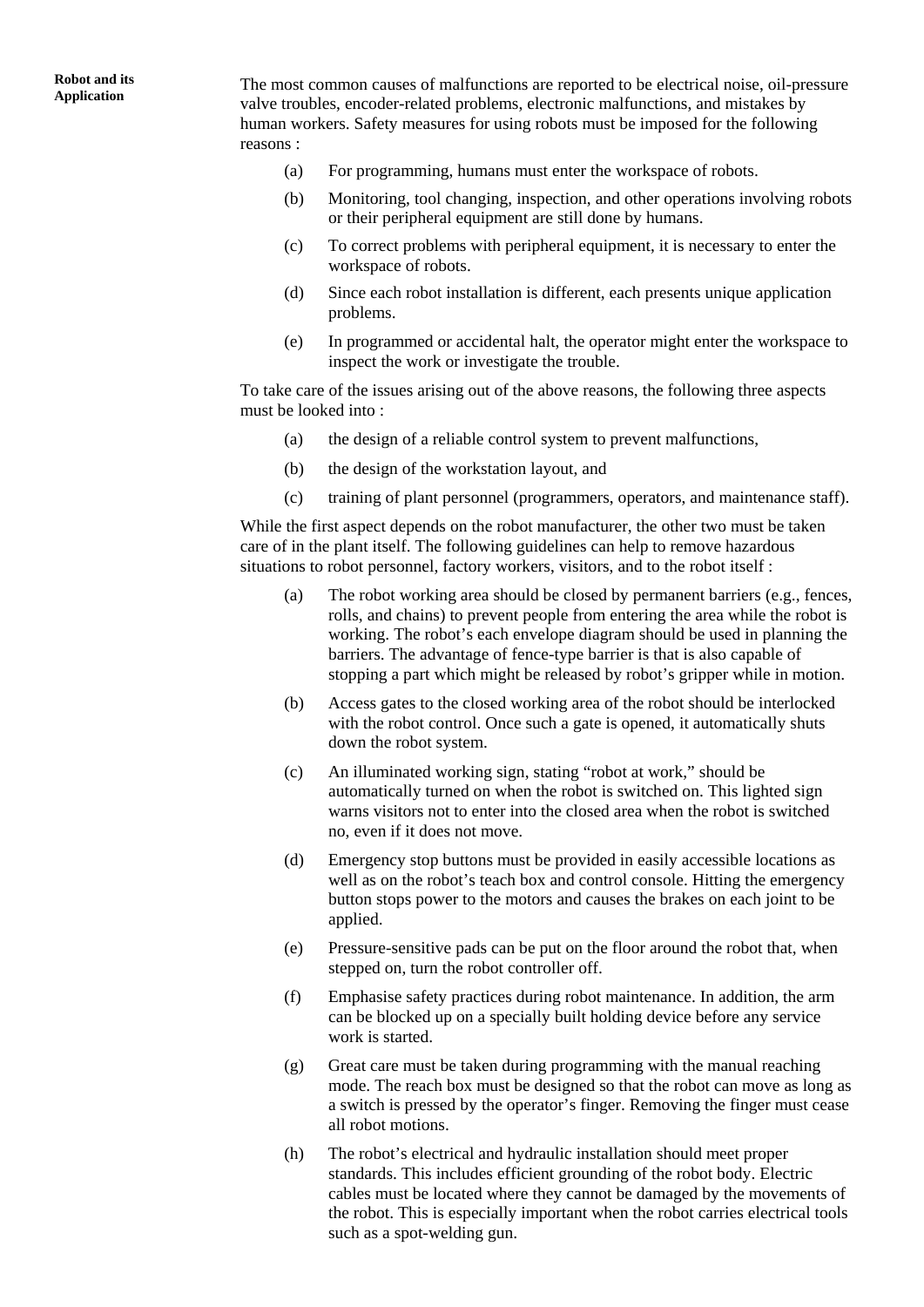- **Applications** (i) Power cables and signal wires must not create hazards if they are accidentally cut during the operation of the robot.
- (j) If a robot works in cooperation with an operator, for example, when a robot forwards parts to a human assembler, the robot must be programmed to extend its arm to the maximum when forwarding the parts so that the worker can stand beyond the reach of the arm.
- (k) Mechanical stoppers, interlocks, and sensors can be added to limit the robot's reach envelope when the maximum range is not required. If a wall or a piece of machinery not served by the robot is located inside the reach envelope, the robot can be prevented from entering into this area by adding photoelectric devices, stoppers, or interlock switches in the appropriate spots. There are robots supplied when adjustable mechanical stoppers for this purpose.

Another approach states that only robots themselves are able to detect the approach of humans. Therefore, the solution to the safety problem is to provide sensor system that can detect intruders entering the robot area while it is in motion. The American National Bureau of Standards (NBS) divides the sensor systems into three levels :

Level I : Perimeter penetration detection around the workstation

Level I systems provide perimeter penetration detection around the robot workstation. These systems provide an indication of an intruder crossing the workstation boundary, but they do not necessarily provide any information regarding the location of the intruder within the workstation. The simplest safety strategy approach might be to use the level I system to alert personnel that they are entering a robot workstation and that they should exercise extreme caution or to provide a preliminary signal to the robot control system to check the status of other safety sensors.

### Level II : Intruder detection within the workstation

Level II systems provide detection in the region between the workstation perimeter and some point on, or just inside, the working volume of the robot. The actual boundaries of this region are dependent upon the workstation layout and the safety strategy being employed for a particular robot design. In some cases, it may be permissible for personnel to be inside the workstation and perhaps even inside a portion of the accessible working volume of the robot while the robot is operating. In others, it may be necessary to slow down to halt all robot movements as soon as an intruder gets within a specified distance of the robot.

Level III : Intruder detection very near the robot (a "safety skin")

Level III systems provide detection within the robot working volume. This type of system, sometimes referred to as a safety skin, is required for cases where personnel must work close to the robot, such as during teach-mode operations. In such cases, the robot must be operational even though someone is within the working volume. The level III system must be capable of sensing and avoiding an imminent collision between the robot and the operator in the event of some unexpected movement. Because the distance between the robot and the operator is much less in this case, the response time of the level III safety system must be much shorter than for the level I or II systems. These smaller separation distances also impose a requirement for finer distance-resolving capabilities in the level III system.

Figure 3.3 illustrates how the transducers are positioned to provide coverage in the workspace area. Since robot installations are not standard and depend on the exact location in the plant, it is difficult to provide guidelines or a design of a sensor safety system which will fit all cases. Therefore, it is wise to have a safety engineer check out the installation before putting the robot to production work.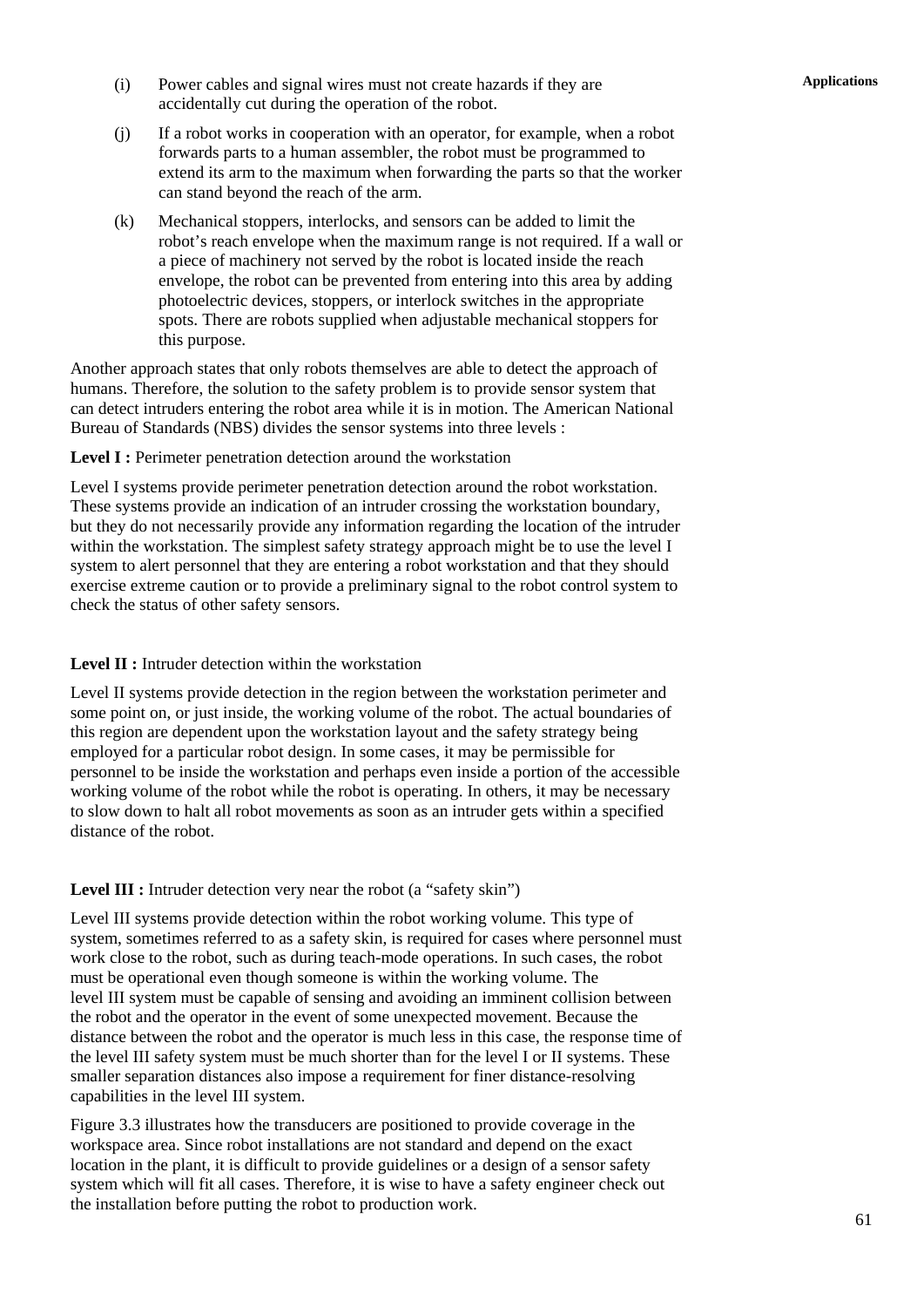

**Figure 3.3 : Robot Transducers with Coverage Areas** 

### **SAQ 2**

- (a) Write how the robots can be used in medical surgery?
- (b) What are the aspects of robotics a company management would look for?
- (c) What are the safety issues in robotics?

# **.5 SUMMARY**

In this unit, industrial and other applications of robots are presented. It is important to decide whether a robot should be used or not for an application. Moreover, robot safety should consider while installing them in a factory setup. These aspects are also explained here.

# **3.6 KEY WORDS**

| <b>PTP</b>        | : Point to point.                                               |
|-------------------|-----------------------------------------------------------------|
| $\bf CP$          | : Continuous path.                                              |
| <b>Industrial</b> | : Typical activities, e.g. is auto manufacturing and<br>others. |

# **3.7 ANSWERS TO SAQs**

Please refer the preceding text for all the Answers to SAQs.